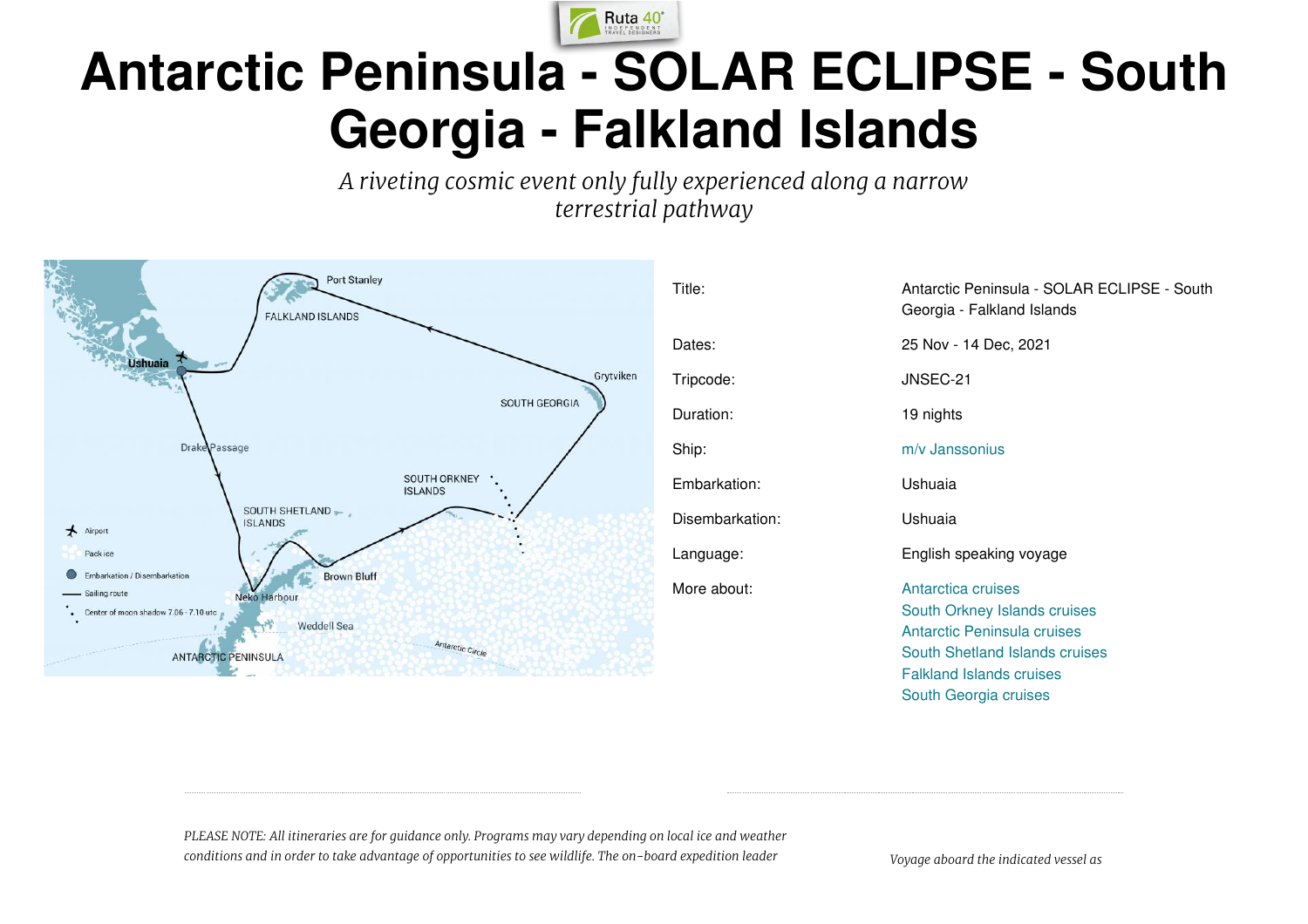*determines the final itinerary. Itineraries may mention places that require permission to land, which must be* granted by the relevant national authorities. Such permission is not granted prior to the publishing of these *itineraries. Flexibility is paramount for expedition cruises. Average cruising speed of m/v Janssonius is 10,5 knots.*

# Day 1: End of the world, start of a journey

Your voyage begins where the world drops off. Ushuaia, Argentina, reputed to be the southernmost city on the planet, is located on the far southern tip of South America. Starting in the afternoon, you embark from this small resort town on Tierra del Fuego, nicknamed "The End of the World," and sail the mountain-fringed Beagle Channel for the remainder of the evening.

# Day  $2 - 3$ : Path of the polar explorers

Over the next two days on the Drake Passage, you enjoy some of the same experiences encountered by the great polar explorers who first charted these regions: cool salt breezes, rolling seas, maybe even a fin whale spouting up sea spray.

After passing the Antarctic Convergence – Antarctica's natural boundary, formed when north-flowing cold waters collide with warmer sub-Antarctic seas – you are in the circum-Antarctic upwelling zone.

Not only does the marine life change, the avian life changes too. Wandering albatrosses, grey-headed albatrosses, black-browed albatrosses, light-mantled sooty albatrosses, cape pigeons, southern fulmars, Wilson's storm petrels, blue petrels, and Antarctic petrels are a few of the birds you might see.

# Day  $4 - 6$ : Day  $4 - 6$

This extended voyage gives you the chance to sail even farther down the icy coast of the western Antarctic Peninsula. In the Gerlache Strait are several opportunities for great landings where you might set foot on the Antarctic Continent, surrounded by an epic landscape of alpine peaks and mammoth glaciers calving at sea level. Gentoo penguins, leopard seals, Weddell seals, humpback whales, and minke whales are often seen here.

The volcanic islands of the South Shetlands are windswept and often cloaked in mist,

*indicated in the itinerary*

*All meals throughout the voyage aboard the ship including snacks, coffee and tea.*

*All shore excursions and activities throughout the voyage by Zodiac.*

*Program of lectures by noted naturalists and leadership by experienced expedition staff.*

*Free use of rubber boots and snowshoes.*

*Luggage transfer from pick-up point to the vessel on the day of embarkation, in Ushuaia.*

*Pre-scheduled group transfer from the vessel to the airport in Ushuaia (directly after disembarkation).*

*All miscellaneous service taxes and port charges throughout the programme.*

*Comprehensive pre-departure material.*

*Any airfare, whether on scheduled or charter flights*

*Pre- and post- land arrangements.*

*Passport and visa expenses.*

*Government arrival and departure taxes.*

*Meals ashore.*

*Baggage, cancellation and personal insurance (which is mandatory).*

*Excess baggage charges and all items of a personal nature such as laundry, bar, beverage charges and telecommunication charges.*

*The customary gratuity at the end of the voyages for stewards and other service personnel aboard (guidelines will be provided).*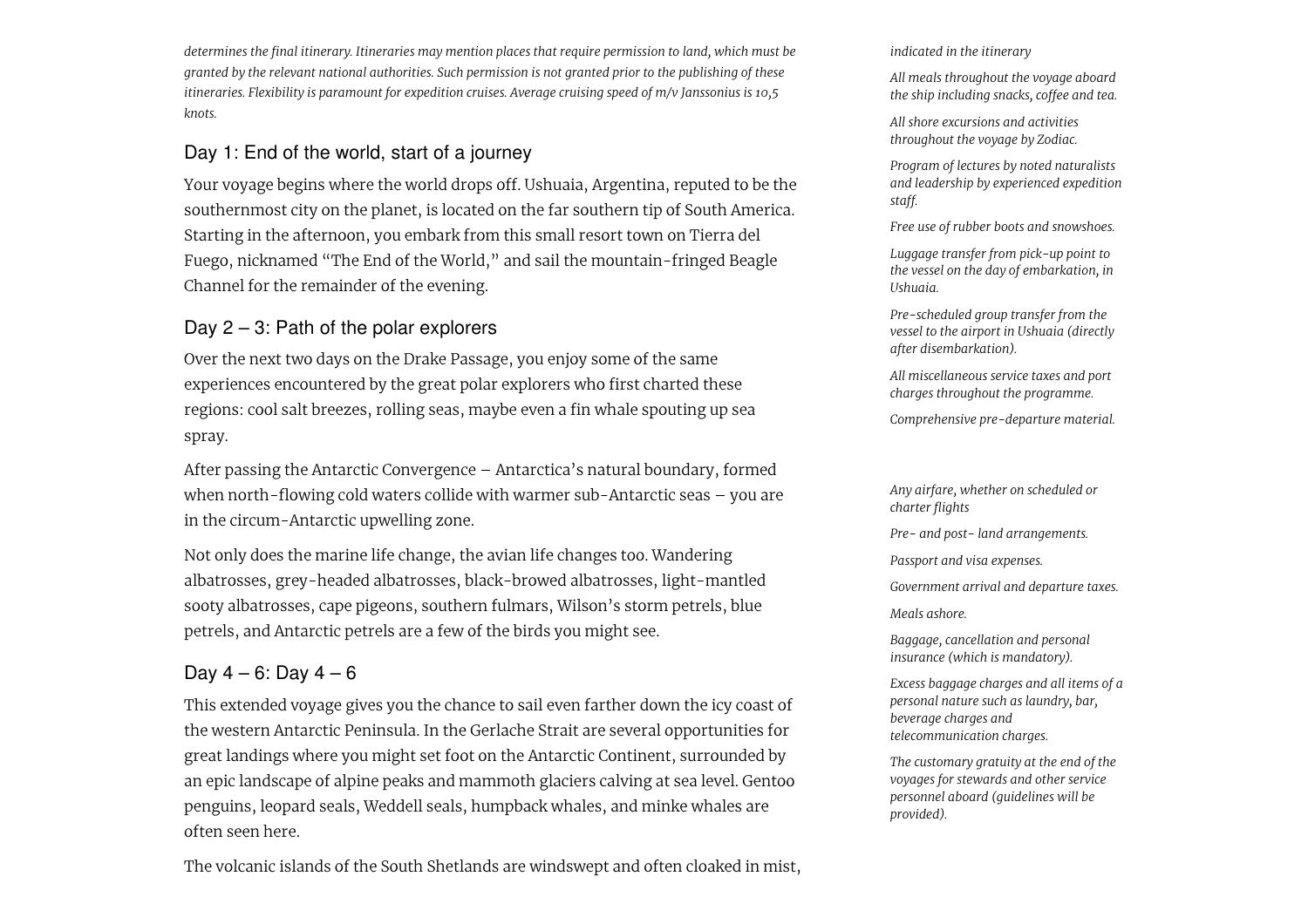but they nonetheless offer many subtle pleasures. A wide variety of flora (mosses, lichens, flowering grasses) and fauna (gentoo penguins, chinstrap penguins, southern giant petrels) live here.

On Deception Island, the ship plunges through Neptune's Bellows and into the flooded caldera. Here you can find hot springs, an abandoned whaling station, and thousands of cape petrels. A number of kelp gulls, brown skuas, south polar skuas, and Antarctic terns can be spotted here too.

If ice permits, you sail into the Weddell Sea. Here colossal tabular icebergs herald your arrival to the eastern side of the Antarctic Peninsula. You might visit Brown Bluff, located in the ice-clogged Antarctic Sound, where you could get the chance to set foot on the continent. Paulet Island, with its large population of Adélie penguins, is another possible stop.

# Day  $7 - 8$ : East to the eclipse

Giant icebergs and a good chance of fin whale sightings enliven this segment of the voyage. Also, your best chance to spot Antarctic petrels is here. Depending on ice and weather conditions, the aim is to venture into the pack ice to find the best possible position for viewing the solar eclipse.

# Day 9: Weddell Sea pack ice & total solar eclipse (Dec 4, early morning)

The ship positions itself in the center of the shadow of the moon, and if possible, some distance into the Scotia Sea drift ice. The ice edge will be about 60°S, 41°W.

Some coordinates for the path of the moon's shadow:

7.06 UTC: 58.47.7 S – 42.45.2 W, 1.39 minutes, 8 degrees above horizon 7.08 UTC: 60.42.4 S – 40.59.8 W, 1.42 minutes, 9 degrees above horizon 7.10 UTC: 62.22.3 S – 39.48.0 W, 1.44 minutes, 11 degrees above horizon

# Day 10: Northward bound

There may be sea ice on this route, and at the edge of the ice some south polar skuas and snow petrels could join the other seabirds trailing the vessel north.

Day 11 – 14: South Georgia journey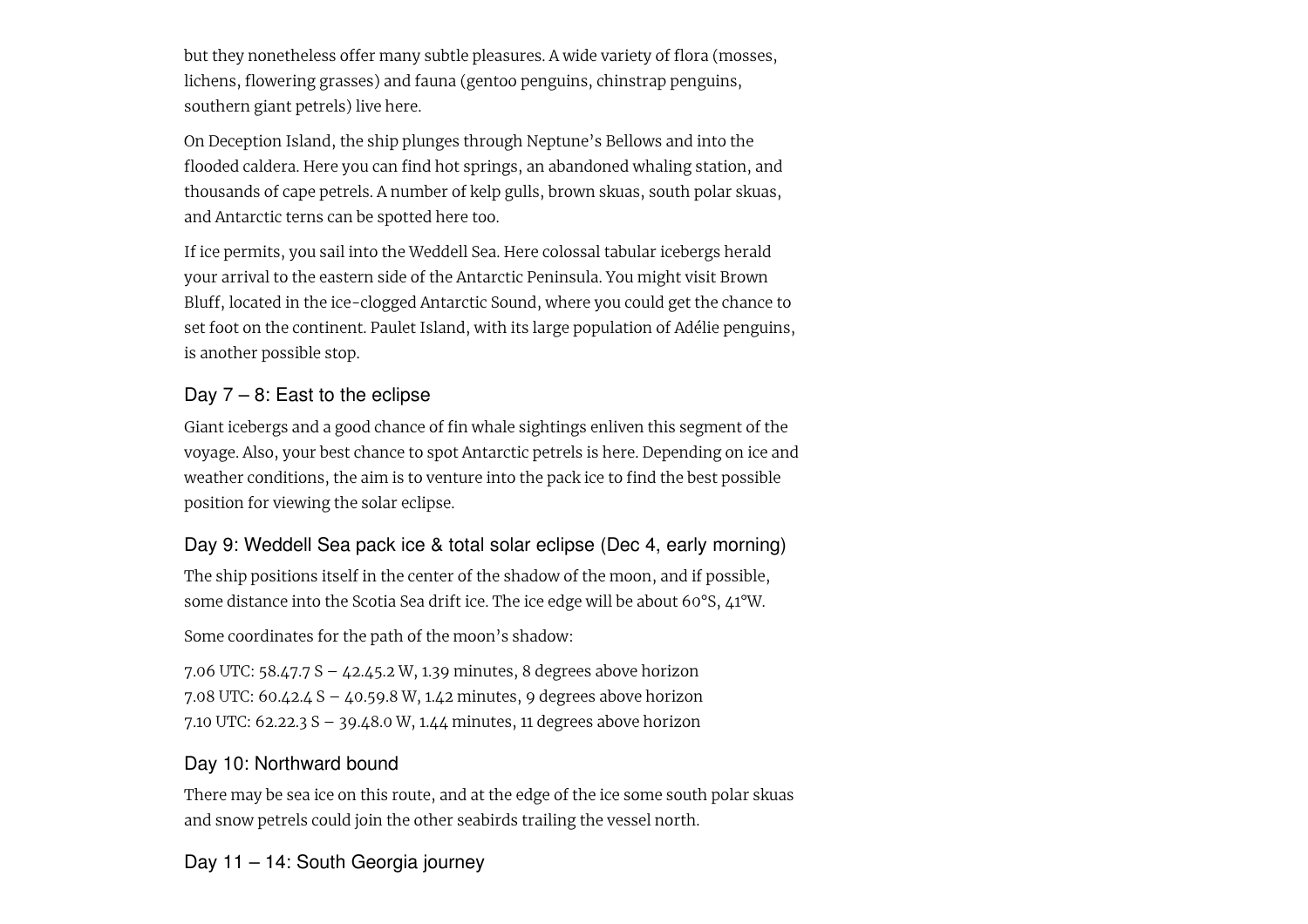Today you arrive at the first South Georgia activity site. Please keep in mind that weather conditions in this area can be challenging, largely dictating the program.

Over the next several days, you may visit the following sites:

Cooper Bay – A Zodiac cruise in Cooper Bay offers a great opportunity to see macaroni penguins below a large rookery. Numerous fur and elephant seals are found on the beach, while majestic light-mantled albatrosses can be seeing gracefully gliding above.

Grytviken – In this abandoned whaling station, king penguins walk the streets and elephant seals lie around like they own the place – because they basically do. Here you might be able to see the South Georgia Museum as well as Shackleton's grave.

Fortuna Bay – Near beaches inhabited by various penguins and seals, you have the chance to follow the final leg of Shackleton's route to the abandoned whaling village of Stromness. This path cuts across the mountain pass beyond Shackleton's Waterfall, and as the terrain is partly swampy, be prepared to cross a few small streams.

Salisbury Plain, St. Andrews Bay, Gold Harbour – These sites not only house the three largest king penguin colonies in South Georgia, they're also three of the world's largest breeding beaches for southern elephant seals. Only during this time of year do they peak in their breeding cycle. Watch the four-ton bulls keep a constant vigil (and occasionally fight) over territories where dozens of females have just given birth or are about to deliver. You can also see a substantial number of Antarctic fur seals here during the breeding season (December – January).

# Day 15 – 16: Once more to the sea

On the way to South Georgia, you cross the Antarctic Convergence. The temperature gradually cools, and nutritious water rises to the surface of the sea due to colliding water columns. This phenomenon sometimes attracts a multitude of seabirds near the ship, including several species of albatross, shearwaters, petrels, prions, and skuas.

Day 17: Porting in Port Stanley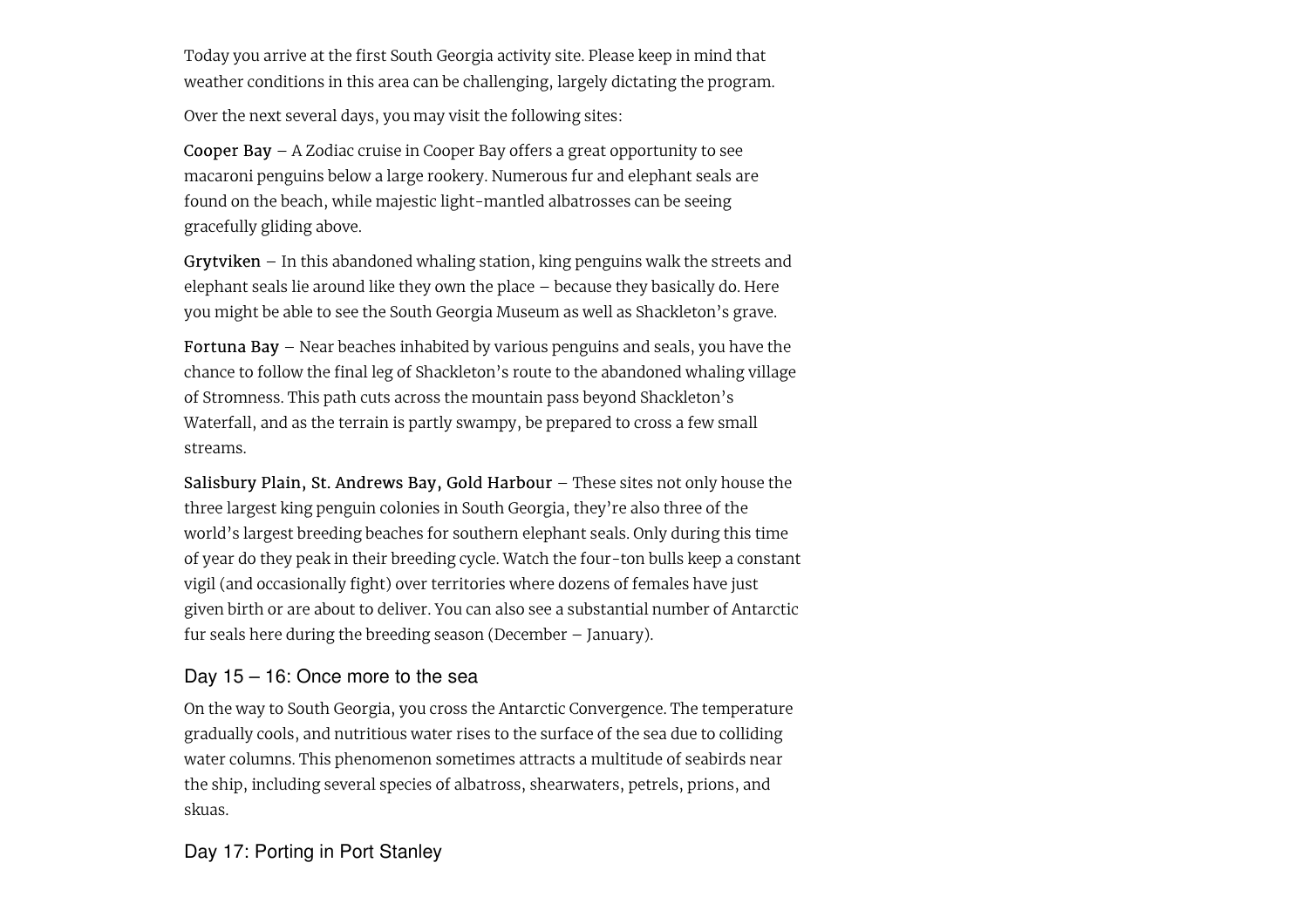The capital of the Falklands and center of its culture, Port Stanley offers a little Victorian-era charm: colorful houses, well-tended gardens, and English-style pubs are all to be found here. You can also see several century-old clipper ships nearby, silent witnesses to the hardships of 19th century sailors. The small but interesting museum is also worth a visit, covering the early days of settlement up to the Falklands War. Approximately 2,100 people live in Port Stanley. Feel free to wander at will, though be aware that admission fees to local attractions are not included in the voyage.

# Day 18: Finding the Falklands

The Falkland (Malvinas) Islands offer an abundance of wildlife that is easily approachable, though caution is always advised. These islands are largely unknown gems, the site of a 1982 war between the UK and Argentina. Not only do various species of bird live here, but chances are great you'll see both Peale's dolphins and Commerson's dolphins in the surrounding waters.

# Day 19: The winged life of the westerlies

Several species of albatross follow the vessel into the westerlies, along with storm petrels, shearwaters, and diving petrels.

# Day 20: There and back again

Every adventure, no matter how grand, must eventually come to an end. It's now time to disembark in Ushuaia, but with memories that will accompany you wherever your next adventure lies.

> Janssonius, our newest, most advanced vessel Polar Class 6 cruise ship, exceeding all the latest green requirements of the Polar Code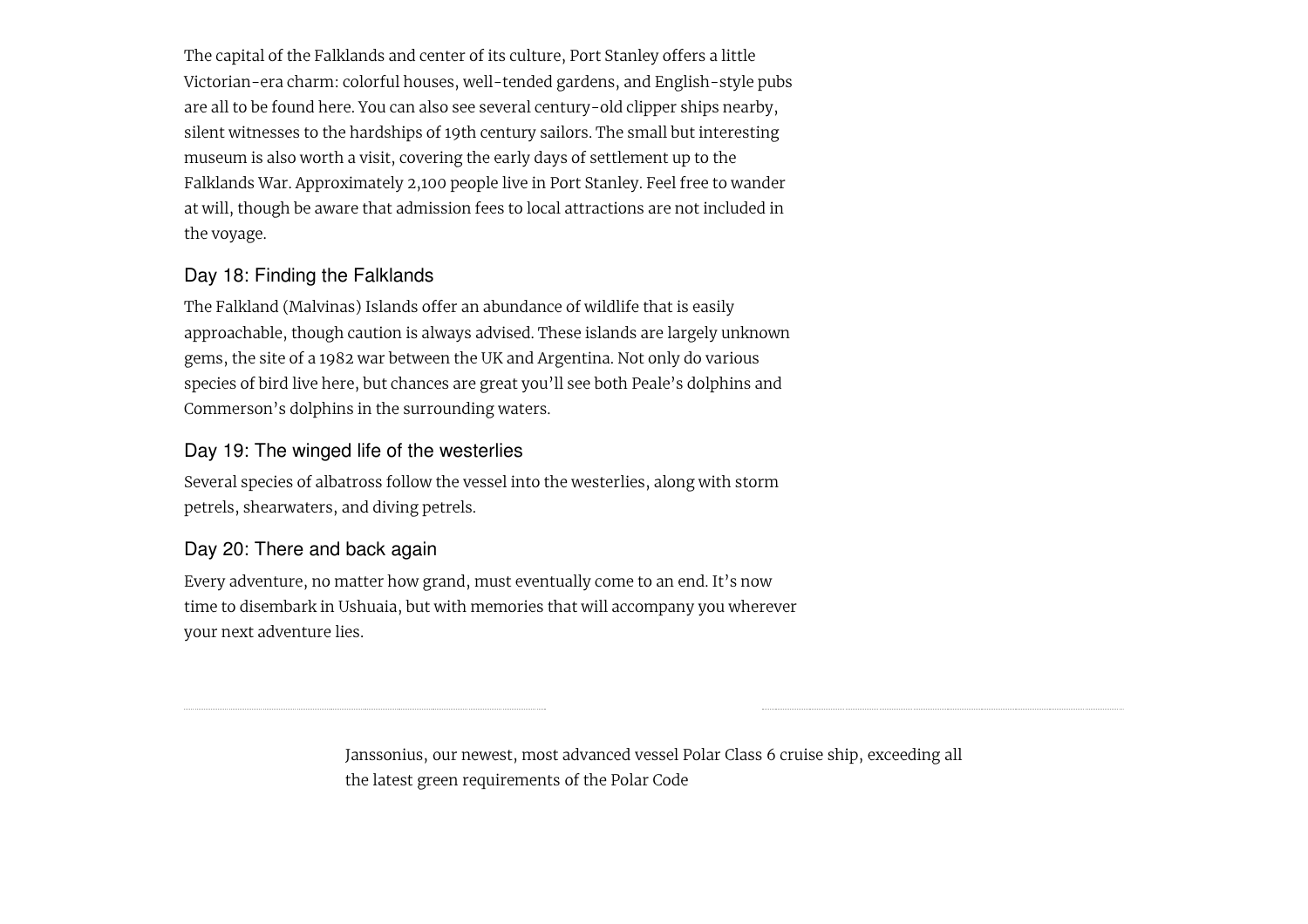# Quadruple Porthole





2 portholes 2 upper & lower berths Small sofa Private shower & toilet Flatscreen TV Desk & chair Telephone and WiFi (supplemented) Hair dryer Cabinet Wardrobe This cabin is suitable for families traveling with children, or passengers who do not require a twin or more luxurious cabin

# 1111

Complete cabin<br>
Price for the complete cabin, fully occupied. €53400

## 2888

| Sharing berth                                   | €13350 |  |
|-------------------------------------------------|--------|--|
| Share your cabin with others for the best price |        |  |

# Triple Porthole



 $\left( \begin{matrix} \begin{matrix} \begin{matrix} 1 \end{matrix} \\ \begin{matrix} 2 \end{matrix} \\ \end{matrix} \end{matrix} \right)$ 



# 111

Complete cabin<br>
Price for the complete cabin, fully occupied. €43650

### 288

Sharing berth  $f$ 14550 Share your cabin with others for the best price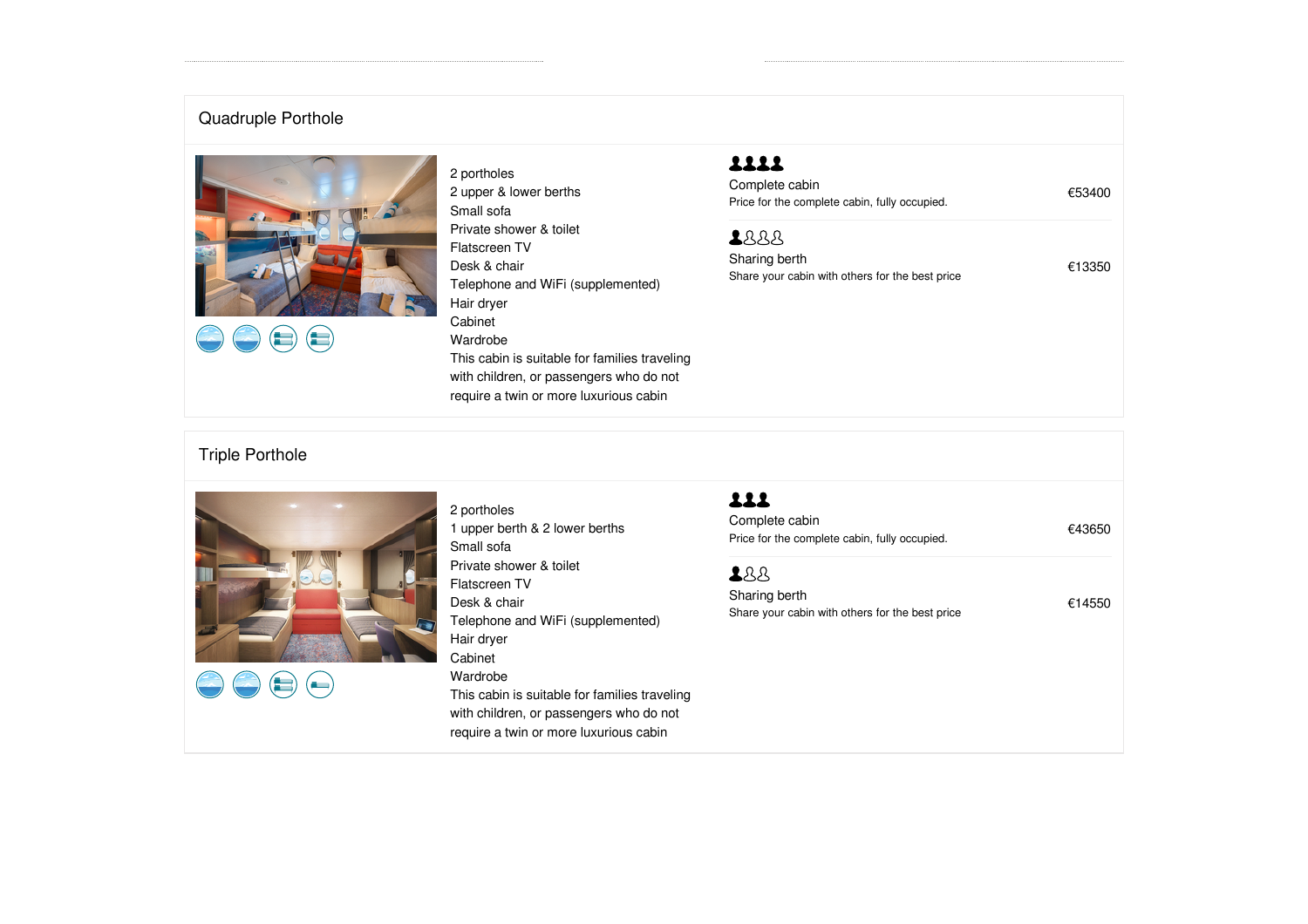### T win Porthole



2 portholes 2 single beds Small sofa Private shower & toilet Flatscreen TV Desk & chair Telephone and WiFi (supplemented) Hair dryer Cabinet 2 single beds<br>
Small sofa<br>
Small sofa<br>
Private shower & toilet<br>
Flatscreen TV<br>
Desk & chair<br>
Telephone and WiFi (supplemented)<br>
Hair dryer<br>
Cabinet<br>
Cabinet<br>
Cabinet<br>
Cabinet<br>
Cabinet<br>
Cabinet<br>
Cabinet<br>
Cabinet<br>
Cabinet<br>

# $22$

### Twin Window



1 window 2 single beds Small sofa Private shower & toilet Flatscreen TV Desk & chair Telephone and WiFi (supplemented) Hair dryer Cabinet 2 single beds<br>
Small sofa<br>
Small sofa<br>
Private shower & toilet<br>
Flatscreen TV<br>
Desk & chair<br>
Telephone and WiFi (supplemented)<br>
Hair dryer<br>
Cabinet<br>
Cabinet<br>
Cabinet<br>
Cabinet<br>
Cabinet<br>
Cabinet<br>
Cabinet<br>
Sharing berth<br>
Sha

# $22$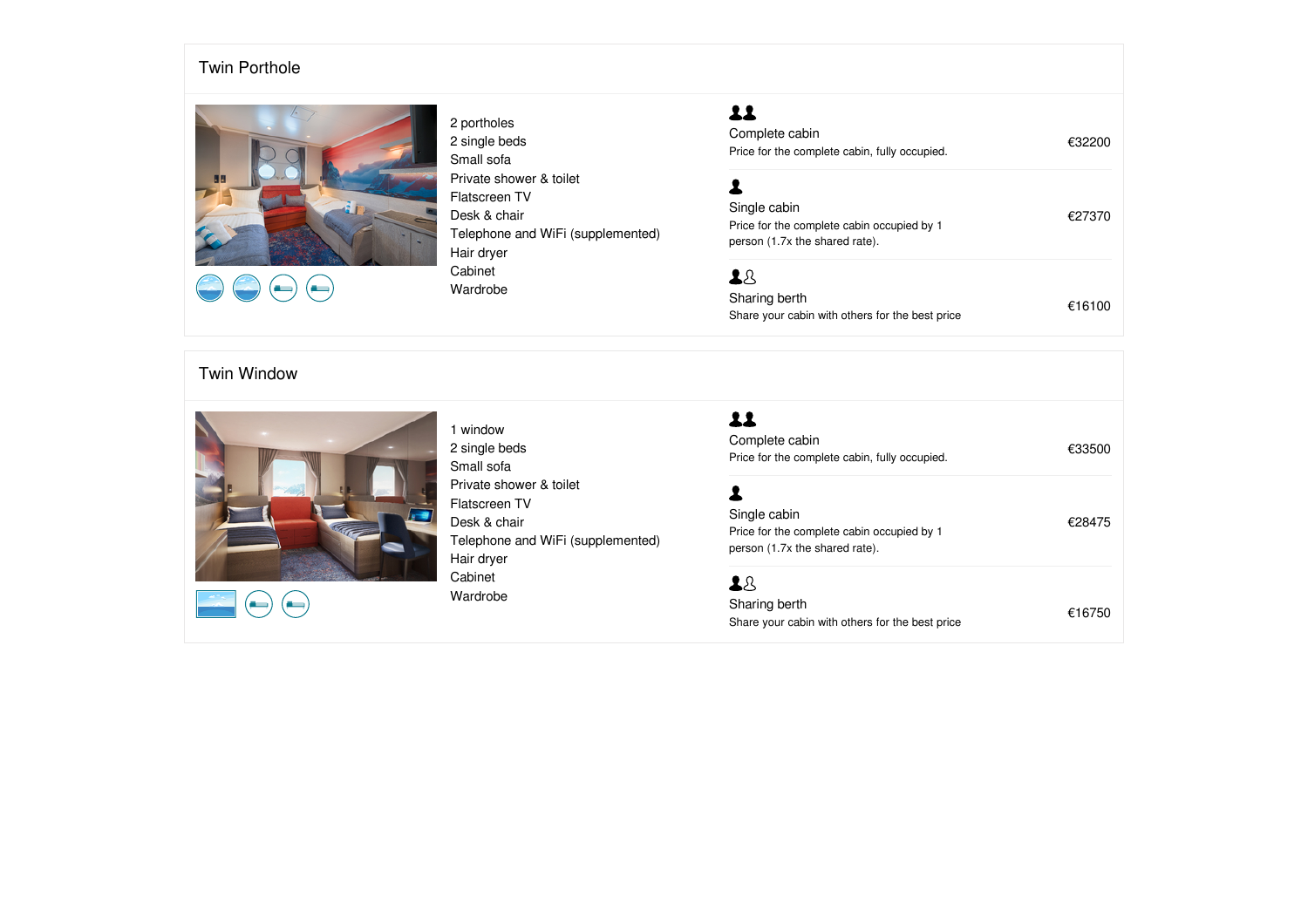### T win Deluxe



 $\overline{\phantom{a}}$ د)

### 2 windows 2 single beds Sofa Private shower & toilet Flatscreen TV Desk & chair Telephone and WiFi (supplemented) **Refrigerator** Coffee & tea maker Bathrobe Hair dryer Cabinet 2 single beds<br>
Sofa<br>
Sofa<br>
Private shower & toilet<br>
Flatscreen TV<br>
Desk & chair<br>
Telephone and WiFi (supplemented)<br>
Fries for the complete cabin, fully occupied.<br>
Single cabin<br>
Price for the complete cabin occupied by 1<br>

# $22$

# Superior



÷

### 2 windows 1 double bed Sofa Private shower & toilet Flatscreen TV Desk & chair Telephone and WiFi (supplemented) Refrigerator Coffee & tea maker Bathrobe Hair dryer Cabinet 1 double bed<br>
Sofa<br>
Sofa<br>
Private shower & toilet<br>
Private shower & toilet<br>
Flatscreen TV<br>
Desk & chair<br>
Desk & chair<br>
Telephone and WiFi (supplemented)<br>
Price for the complete cabin occupied by 1<br>
Price for the complete

# $22$